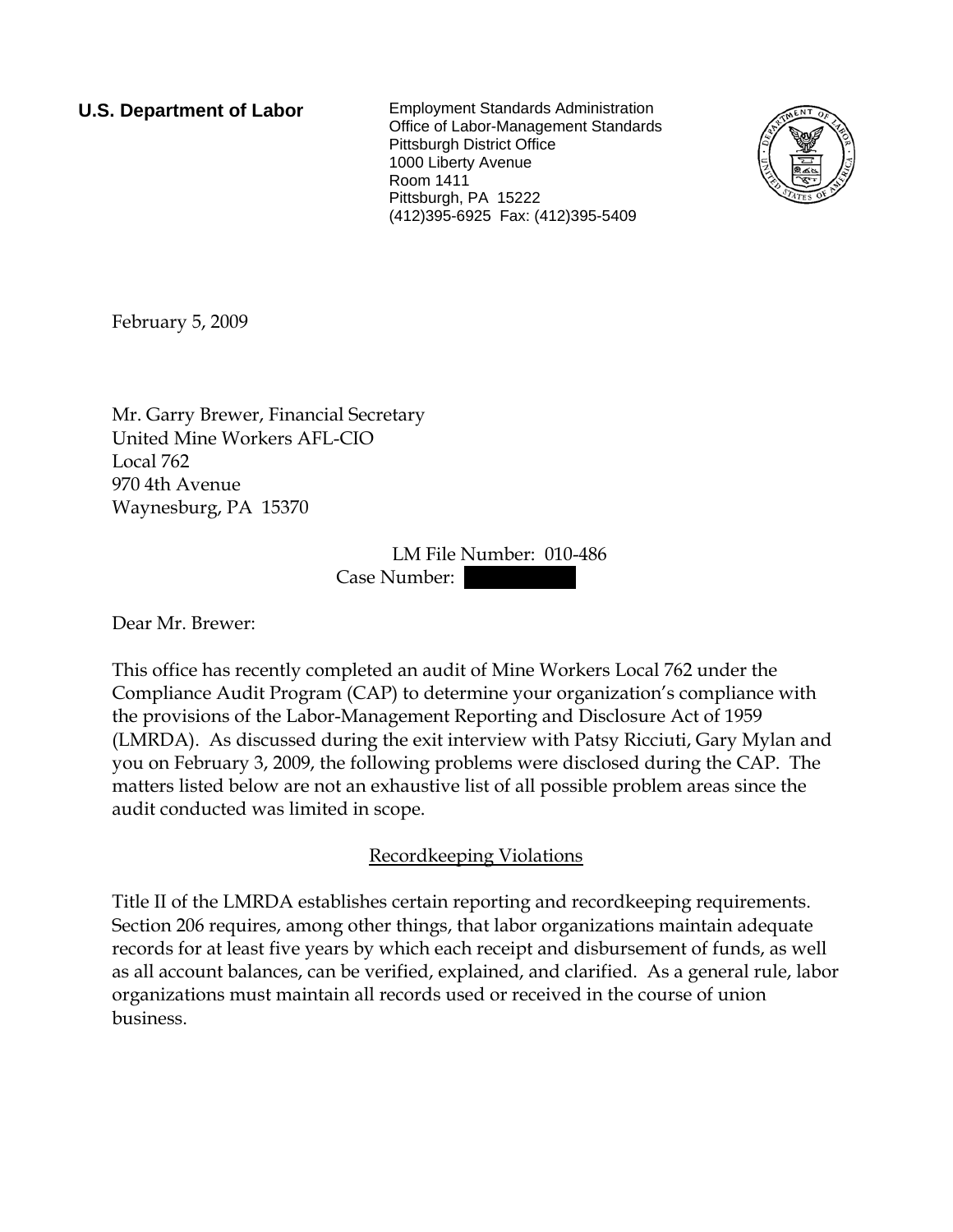Mr. Garry Brewer February 5, 2009 Page 2 of 4

For disbursements, this includes not only original bills, invoices, receipts, vouchers, and applicable resolutions, but also documentation showing the nature of the union business requiring the disbursement, the goods or services received, and the identity of the recipient(s) of the goods or services. In most instances, this documentation requirement can be satisfied with a sufficiently descriptive expense receipt or invoice. If an expense receipt is not sufficiently descriptive, a union officer or employee should write a note on it providing the additional information. For money it receives, the labor organization must keep at least one record showing the date, amount, purpose, and source of that money. The labor organization must also retain bank records for all accounts.

The audit of Local 762's 2007 records revealed the following recordkeeping violations:

1. General Reimbursed Expenses

Local 762 did not retain adequate documentation for reimbursed expenses to officers totaling at least \$624.00. For example, officers were reimbursed for mileage and meals but receipts were not maintained.

As previously noted above, labor organizations must retain original receipts, bills, and vouchers for all disbursements. The president and treasurer (or corresponding principal officers) of your union, who are required to sign your union's LM report, are responsible for properly maintaining union records.

2. Lack of Salary Authorization

Local 762 did not maintain records to verify that the salaries reported in Item 24 (All Officer and Disbursements to Officers) of the LM-3 was the authorized amount and therefore was correctly reported. The union must keep a record, such as, meeting minutes, to show the current salary authorized by the entity or individual in the union with the authority to establish salaries.

Based on your assurance that Local 762 will retain adequate documentation in the future, OLMS will take no further enforcement action at this time regarding the above violations.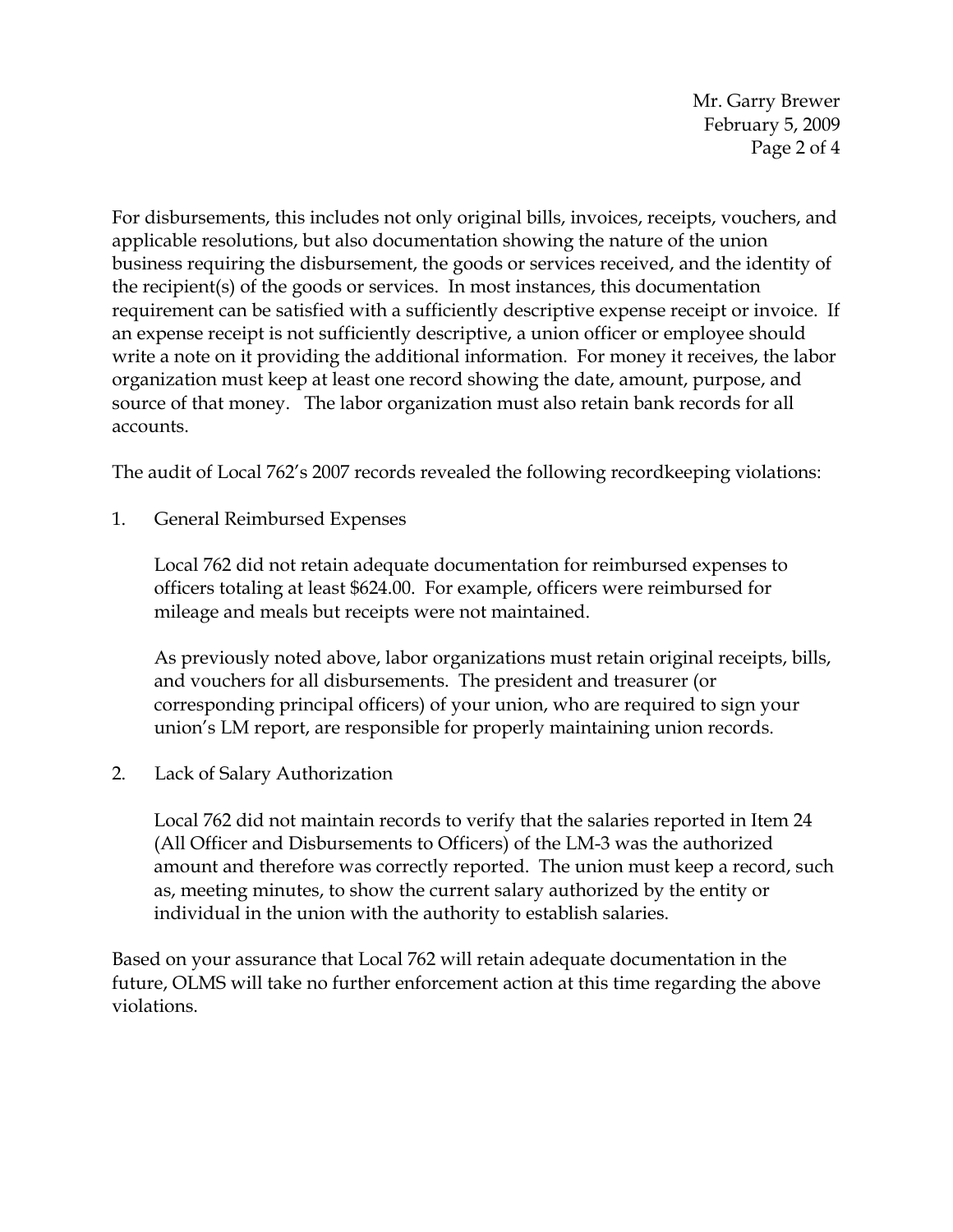Mr. Garry Brewer February 5, 2009 Page 3 of 4

## Reporting Violations

The audit disclosed a violation of LMRDA Section 201(b), which requires labor organizations to file annual financial reports accurately disclosing their financial condition and operations. The Labor Organization Annual Report Form LM-3 filed by Local 762 for fiscal year ending December 31, 2007, was deficient. Local 762 reported a contribution to Brownsville Hospital in the amount of \$500.00 in Item 48 (Office & Administrative Expense) instead of in Item 51 (Contributions, Gifts & Grants).

I am not requiring that Local 762 file an amended LM report for 2007 to correct the deficient item, but Local 762 has agreed to properly report the deficient item on all future reports it files with OLMS.

## Other Issues

1. Expense Policy

As I discussed during the exit interview with President Riccuiti, Recording Secretary Mylan and you, the audit revealed that Local 762 does not have a clear policy regarding the types of expenses personnel may claim for reimbursement. OLMS recommends that unions adopt written guidelines concerning such matters.

2. Signing Blank Checks

During the audit, you advised that Patsy Ricciuti signs blank checks. Your union's bylaws require that all checks be signed by the president and financial secretary. The two signature requirement is an effective internal control of union funds. Its purpose is to attest to the authenticity of a completed document already signed. However, signing a blank check in advance does not attest to the authenticity of a completed check, and negates the purpose of the two signature requirement. OLMS recommends that Local 762 review these procedures to improve internal control of union funds.

I want to extend my personal appreciation to Mine Workers Local 762 for the cooperation and courtesy extended during this compliance audit. I strongly recommend that you make sure this letter and the compliance assistance materials provided to you are passed on to future officers. If we can provide any additional assistance, please do not hesitate to call.